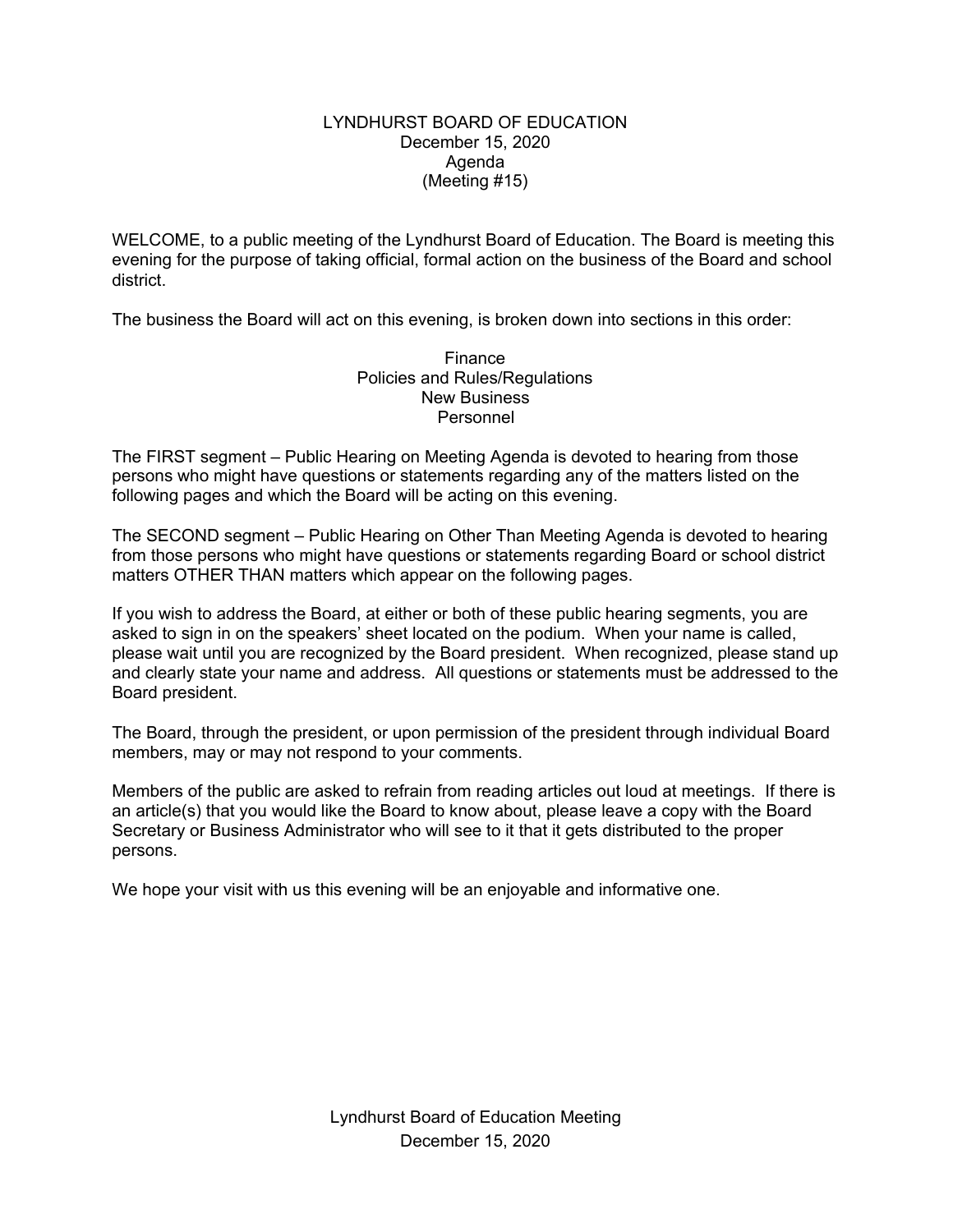- 1. CALL TO ORDER
- 2 SALUTE TO FLAG
- 3. ROLL CALL
- 4. PRESIDING OFFICER'S MEETING NOTICE STATEMENT
- 5. SUPERINTENDENT'S REPORT
- 6. STATE MONITOR'S REPORT
- 7. APPROVAL OF MINUTES #14, November 24, 2020
- 8. PUBLIC HEARING ON MEETING AGENDA
- 9. BOARD DISCUSSION & FORMAL BUSINESS AGENDA
- 10. NEW BUSINESS
- 11. PUBLIC HEARING ON OTHER THAN MEETING AGENDA
- 12. ADJOURNMENT

# TABLE OF CONTENTS

| Finance                        | Page 3 |  |
|--------------------------------|--------|--|
| Policies and Rules/Regulations | Page 5 |  |
| <b>New Business</b>            | Page 6 |  |
| Personnel                      | Page 9 |  |

PLEASE NOTE: It may be necessary, from time to time, to remove or make changes in a motion(s) between the time this agenda is prepared and when the Board takes action.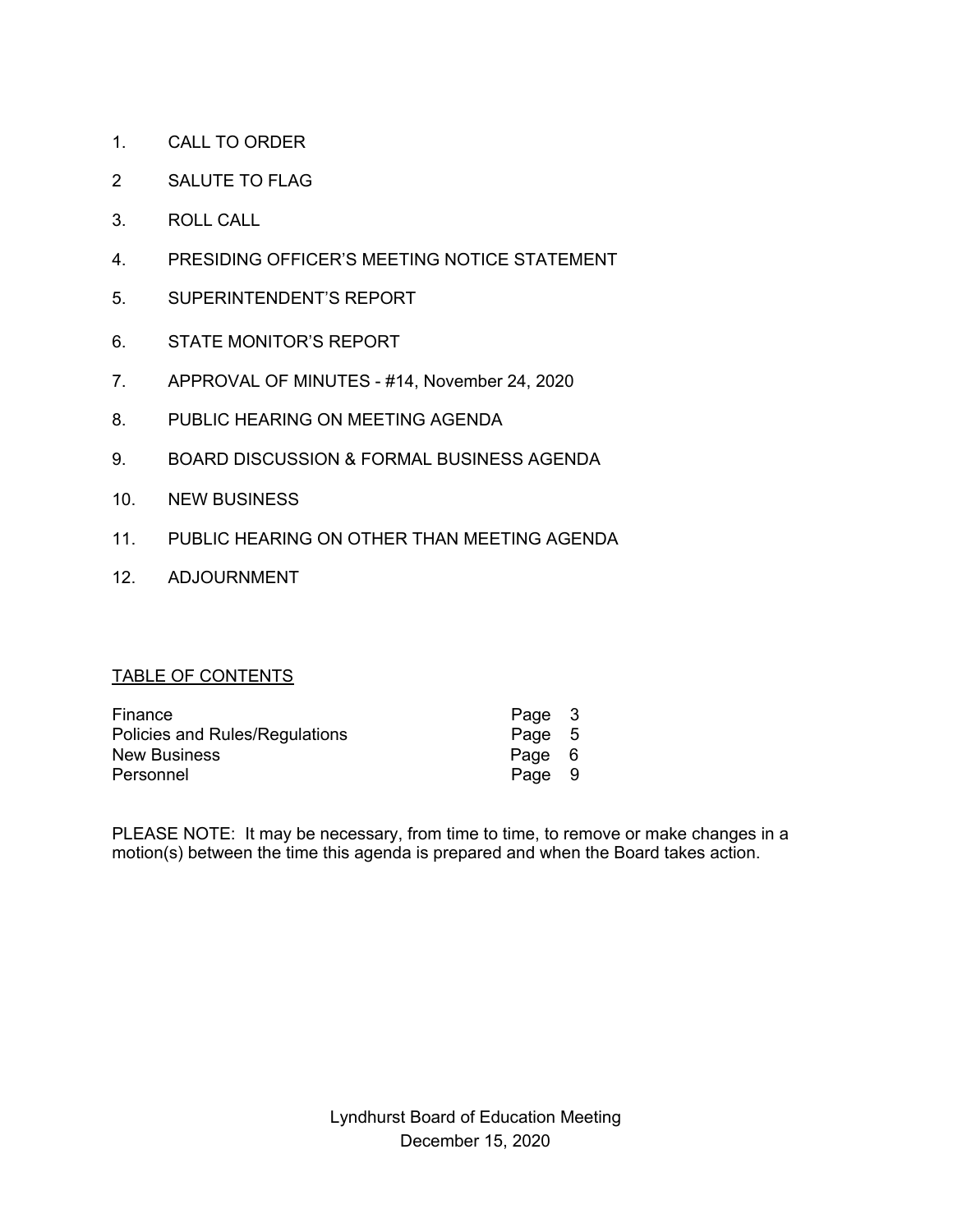**Finance** Chris Andrinopoulos, Chairperson Joseph Abruscato James Donovan

Any Board member who takes exception to any of the following listed actions under the category of Finance Committee may so indicate now and a separate motion for each of the excepted actions will be entertained.

Motion made by second by that the following Finance Committee actions of the Board numbered through exception actions be adopted.

Roll Call For:

- 1. BE IT RESOLVED, by the Lyndhurst Board of Education that it has received and accepts the financial reports of the Secretary and Treasurer of School Monies for the month ended November 2020 and certifies that the reports indicate that no major account or fund is over expended in violation of NJAC 6A:23-2.11(a) and that sufficient funds are available to meet the district's financial obligations for the remainder of the school year. A copy of the certification shall be included in the minutes.
- 2. BE IT RESOLVED, that the Lyndhurst Board of Education approve the attached transfers for the month of November 2020.
- 3. BE IT RESOLVED, that the payroll for the month ended November 30, 2020 be hereby approved and ordered paid:

| November 13, 2020 | \$1,268,374.54 |
|-------------------|----------------|
| November 30, 2020 | \$1,365,950.26 |

4. BE IT RESOLVED, that the attached list of supplies received and services rendered to the Board of Education of the Township of Lyndhurst, County of Bergen, November 24, 2020 and ending December 15, 2020. be and the same are hereby approved and ordered paid:

| Current Expenses (Fund 11) |    | \$699,162.79 |
|----------------------------|----|--------------|
| Special Revenue (Fund 20)  |    | \$ 54,096.73 |
| Referendum 2016 (Fund 31)  | S. | 4,025.00     |
| Total                      |    | \$757,284.52 |
| <b>General Ledger</b>      |    | \$212,132.45 |

5. BE IT RESOLVED, that Cafeteria services rendered to the Board of Education of the Township of Lyndhurst, County of Bergen, for the month of November 2020 be and the same are hereby approved and ordered paid:

| Salaries/Payroll Taxes | 1,873.35    |
|------------------------|-------------|
| Services               | \$48,614.23 |

Lyndhurst Board of Education Meeting December 15, 2020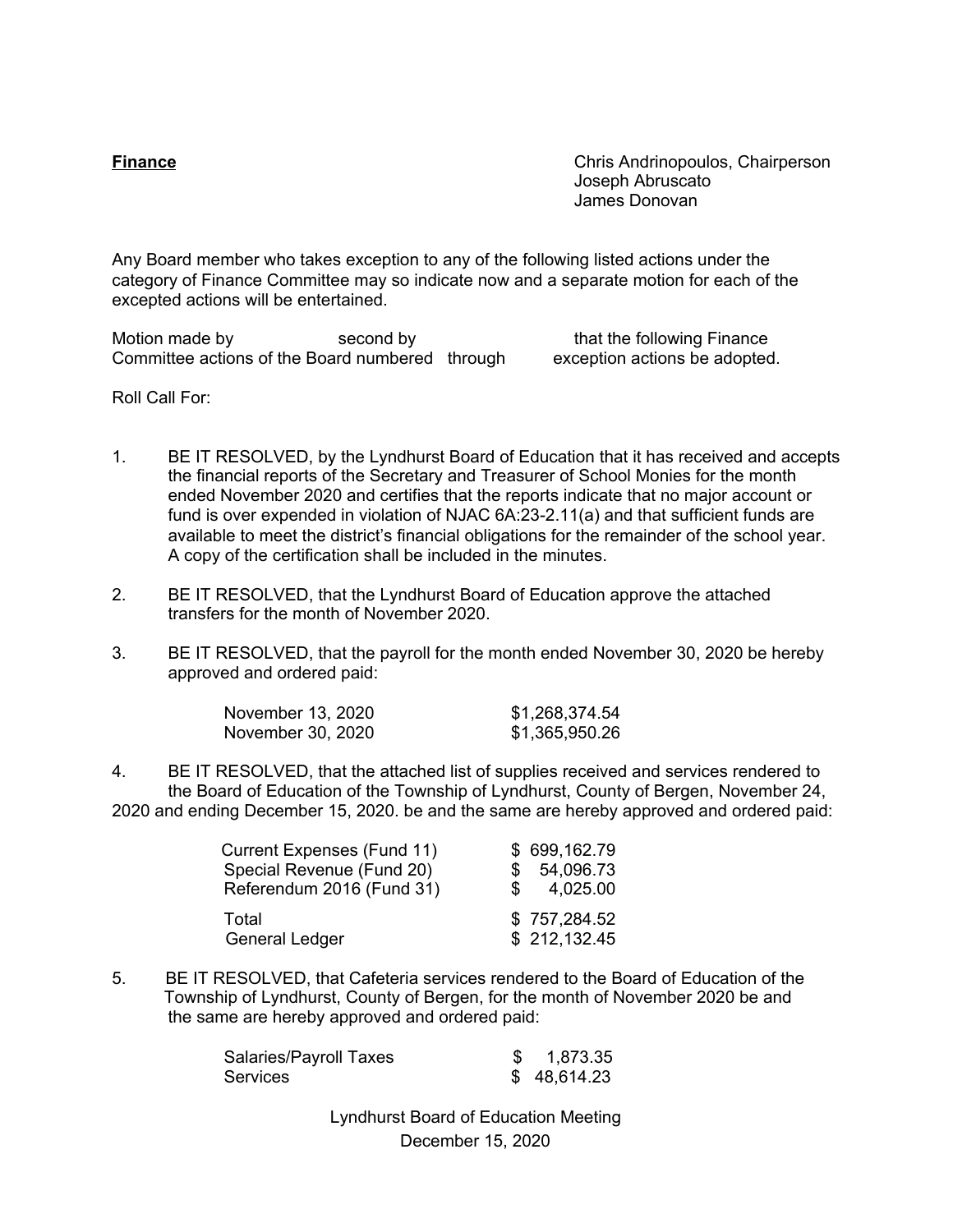6. BE IT RESOLVED, that Pre-K expenses rendered to the Board of Education of the Township of Lyndhurst, County of Bergen, for the month of November 2020, be hereby approved and ordered paid:

Miscellaneous Fees \$ 216.82

- 7. BE IT RESOLVED, that the Lyndhurst Board of Education approve Sun Life Financial, as the stop-loss carrier for health benefits, effective February 1, 2021 through January 30, 2022.
- 8. BE IT RESOLVED, that the Lyndhurst Board of Education accept the County CARES Act reimbursement in the amount of \$74,001.30.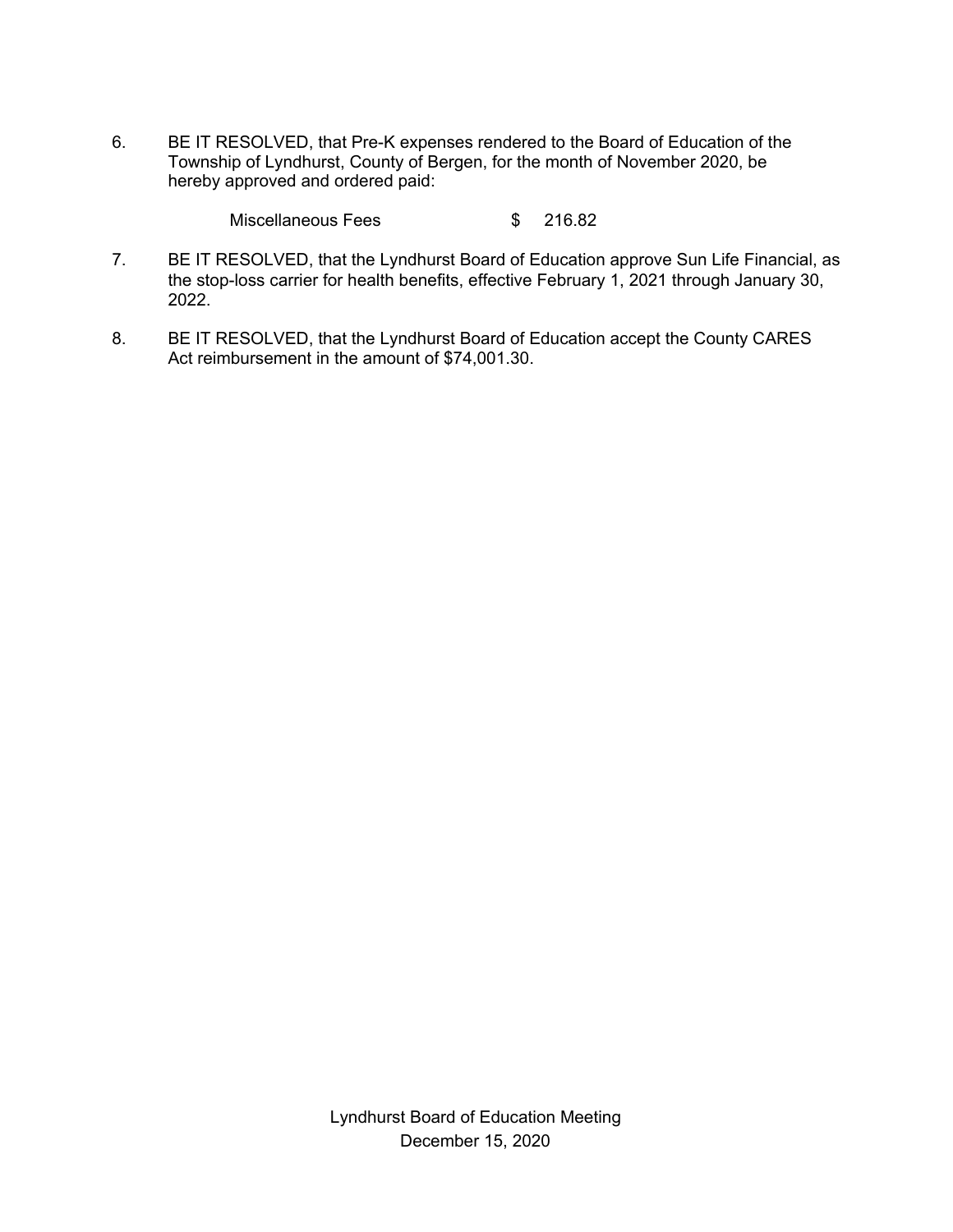# **Policies and Rules/Regulations Elaine Stella, Chairperson**

Anthony Dell'Aquila Frank Ferrandino

Any Board member who takes exception to any of the following listed actions under the category of Policies and Rules/Regulations Committee may so indicate now and a separate motion for each of the excepted actions will be entertained.

Motion made by second by that the following Policies and Rules/Regulations Committee actions of the Board numbered through exception actions be adopted.

Roll Call For:

1. BE IT RESOLVED, that the Lyndhurst Board of Education affirms the Superintendent's decision in HIB investigations for the reasons set forth in the Superintendent's decision to the students' parents, and directs the Business Administrator/Board Secretary to transmit a copy of the Board's decision to the affected students' parents.

None

2. BE IT RESOLVED, that the Lyndhurst Board of Education approve the following use of school facilities:

| Organization          | Place                                 | Time, Date, Purpose                                                                      |
|-----------------------|---------------------------------------|------------------------------------------------------------------------------------------|
| Lyndhurst Parks Dept. | Middle School<br><b>Wrestling Gym</b> | $5:00 \text{ pm} - 9:30 \text{ pm}$<br>1/11/2021-5/1/2021<br><b>Wrestling Recreation</b> |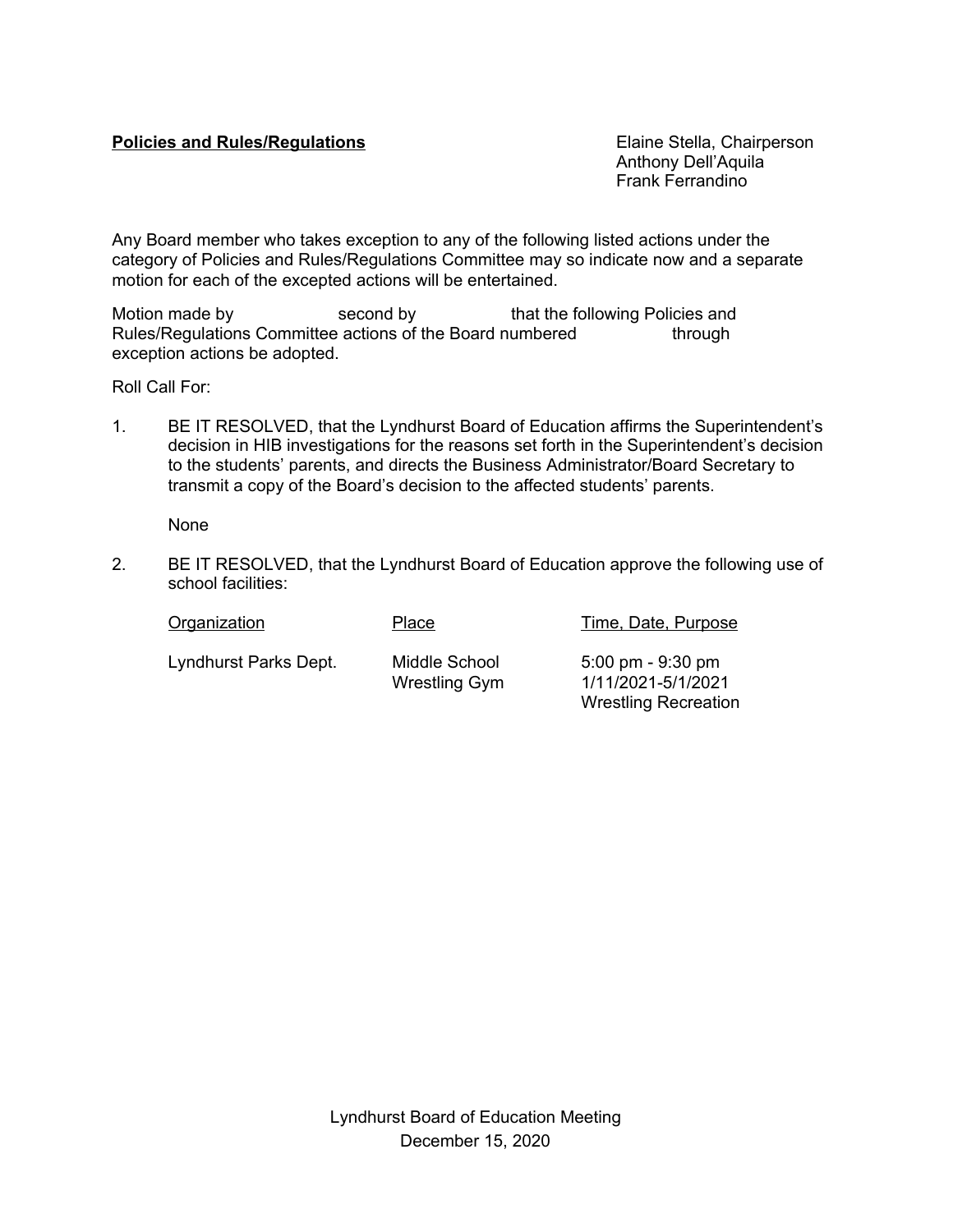## **New Business**

Any Board member who takes exception to any of the following listed actions under the category of New Business may so indicate now and a separate motion for each of the excepted actions will be entertained.

Motion made by second by second by that the following New Business<br>actions of the Board numbered through exception actions be adopted. actions of the Board numbered through exception actions be adopted.

Roll Call For:

- 1. BE IT RESOLVED, that the Lyndhurst Board of Education, renew/approve Benecard as its benefits administrator for group prescription drug coverage for one year, effective January 1, 2021 through December 31, 2021, with no rate increase.
- 2. BE IT RESOLVED, that the Lyndhurst Board of Education approve Dr. Richard Galasso, 242 Washington Avenue, Nutley, New Jersey for Department of Transportation ("DOT") physicals, at \$70.00 per visit, for the 2020-2021school year.
- 3. WHEREAS, in accordance with N.J.S.A. 40A:11-11, the County of Bergen is the lead public agency for the #CK04 New Jersey Cooperative Purchasing Alliance (Cooperative "Purchasing"), which utilizes the combined purchasing power of 250 members; and

WHEREAS, Cooperative Purchasing has demonstrated a strong ability to serve as an effective tool to assist local officials save taxpayer dollars as a viable alternative to the conventional "go-it-alone" bidding process; and

WHEREAS, the County of Bergen strives to offer best in class procurement resources and solutions to Counties, Cities, Townships, Municipalities and School Districts in Bergen County and throughout the State and beyond; and

WHEREAS, members are able to participate without user fees or annual dues to participate and take advantage of shared savings; and

WHEREAS, the New Jersey Cooperative Purchasing Alliance, CK04-Bergen is registered with the Division of Local Government Services as a Cooperative Pricing System; and

WHEREAS, as lead agency of a cooperative pricing system the County of Bergen advertises for bids; awards and establishes a master contract to a vendor or vendor(s) providing for our own needs and for the prices to be extended to registered members each time a contract is awarded; and notifies the members of the contract award; and,

WHEREAS, in utilizing the master contract, the registered members contract directly with the vendor for their own needs, subject to the specifications in the master contract; and,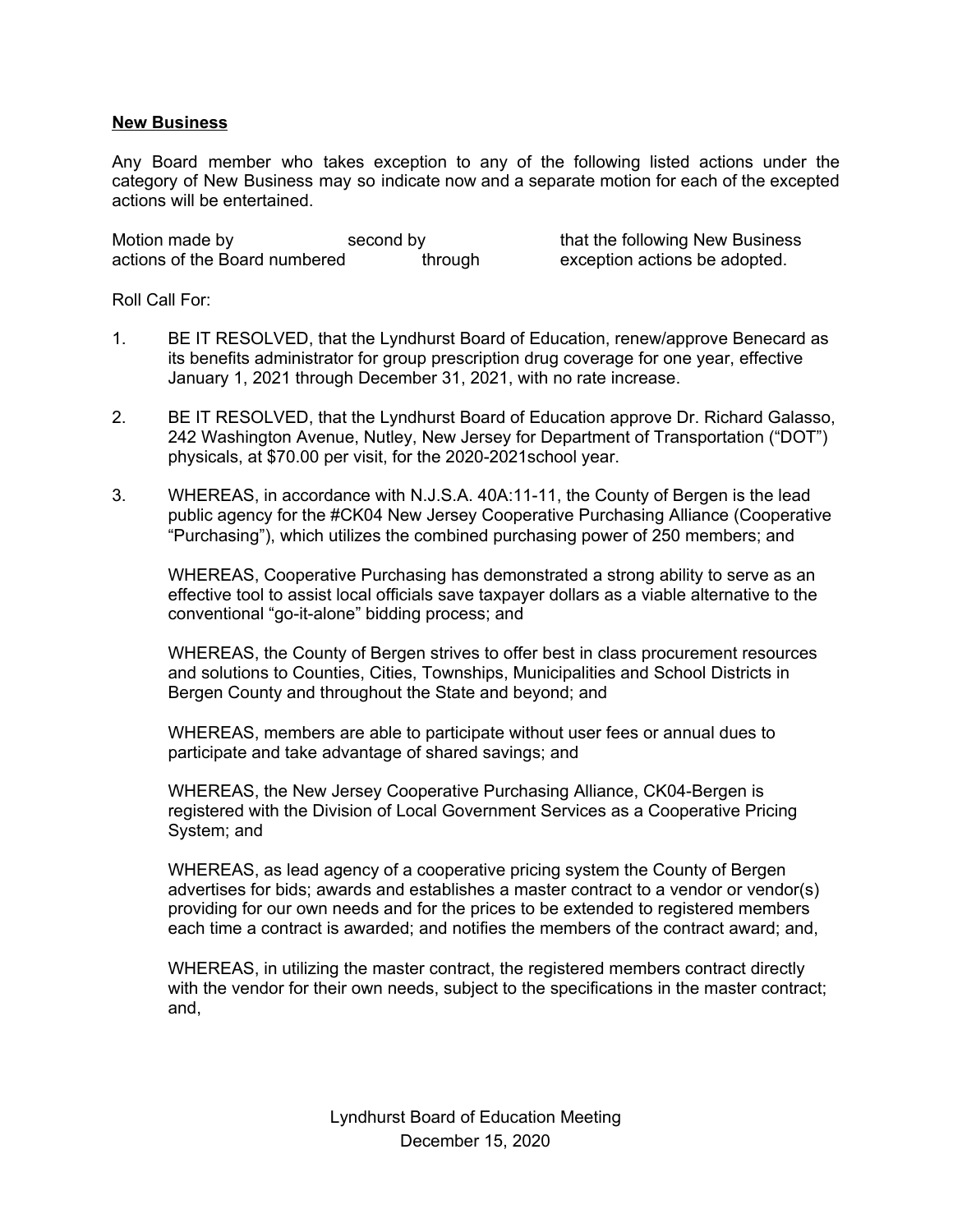WHEREAS, the attached schedule outlining the details of the purchase is hereby incorporated herein to the body of the resolution by reference; and,

WHEREAS, open ended is a contract or portion thereof, for certain goods or services to be provided upon request, and the County of Bergen is not obligated to order, accept or pay for said goods or services except when it orders them; and,

WHEREAS, each time an order is placed against an open ended contract funds shall be certified at the time of the issuance of a purchase order; and,

WHEREAS, Resolution #1134-17, (Contract Open Ended), (Bid #17-50.1), adopted December 6, 2017, authorized the County of Bergen to enter into an agreement with:

VARIOUS VENDORS, TO PROVIDE ROOF REPAIR, REPLACEMENT & MAINTENANCE FOR THE TWELVE (12) MONTH PERIOD DECEMBER 6, 2017 THROUGH DECEMBER 5, 2018, REQUIRED BY VARIOUS BERGEN COUNTY USING AGENCIES, for a total value not to exceed \$200,000.00; and, page 1 of the bid proposal provided for two (2) twelve (12) month renewal options; and,

WHEREAS, Resolution #1133-18, (Contract Open Ended), dated November 7, 2018 exercised the first option for the twelve (12) month period December 6, 2018 through December 5, 2019; and,

WHEREAS, Resolution #1435-19, (Contract Open Ended), dated December 18, 2019 exercised the second option for the twelve (12) month period December 6, 2019 through December 5, 2020; and,

WHEREAS, the need exists to extend the term of the Roof Repair, Replacement & Maintenance contract for various using agencies, including the Cooperative Purchasing Members to allow more time for the bidding process due to the COVID-19 pandemic for the period commencing December 6, 2020 through December 5, 2021; and,

NOW, THEREFORE, BE IT RESOLVED, on the recommendation of Kenneth Corcoran, Director of General Services Division, with the concurrence of Gerald T. Reiner, Jr., CCPO, QPA, Purchasing Agent, that the County extend Resolution #1435-19 (Contract Open Ended), dated December 18, 2019 with: VARIOUS VENDORS, TO PROVIDE ROOF REPAIR, REPLACEMENT & MAINTENANCE FOR THE TWELVE (12) MONTH PERIOD DECEMBER 6, 2020 THROUGH DECEMBER 5, 2021, REQUIRED BY VARIOUS BERGEN COUNTY USING AGENCIES, for a total value not to exceed \$3,000,000.00; and be it further,

RESOLVED, each time a Purchase Order is placed, the contracting agent shall ensure that funds are available for the purchase through either an encumbrance or certification of availability of funds, per N.J.A.C. 5:30-11.10 (a) 2; and, be it further

RESOLVED, that the award of this contract shall be in accordance with, and subject to, compliance with the Affirmative Action Regulations of the State of New Jersey and requirements of Public Law 1975, Chapter 127, N.J.S.A. 10:5-31 et seq., N.J.A.C. 17:27 et seq.; and, be it further

> Lyndhurst Board of Education Meeting December 15, 2020